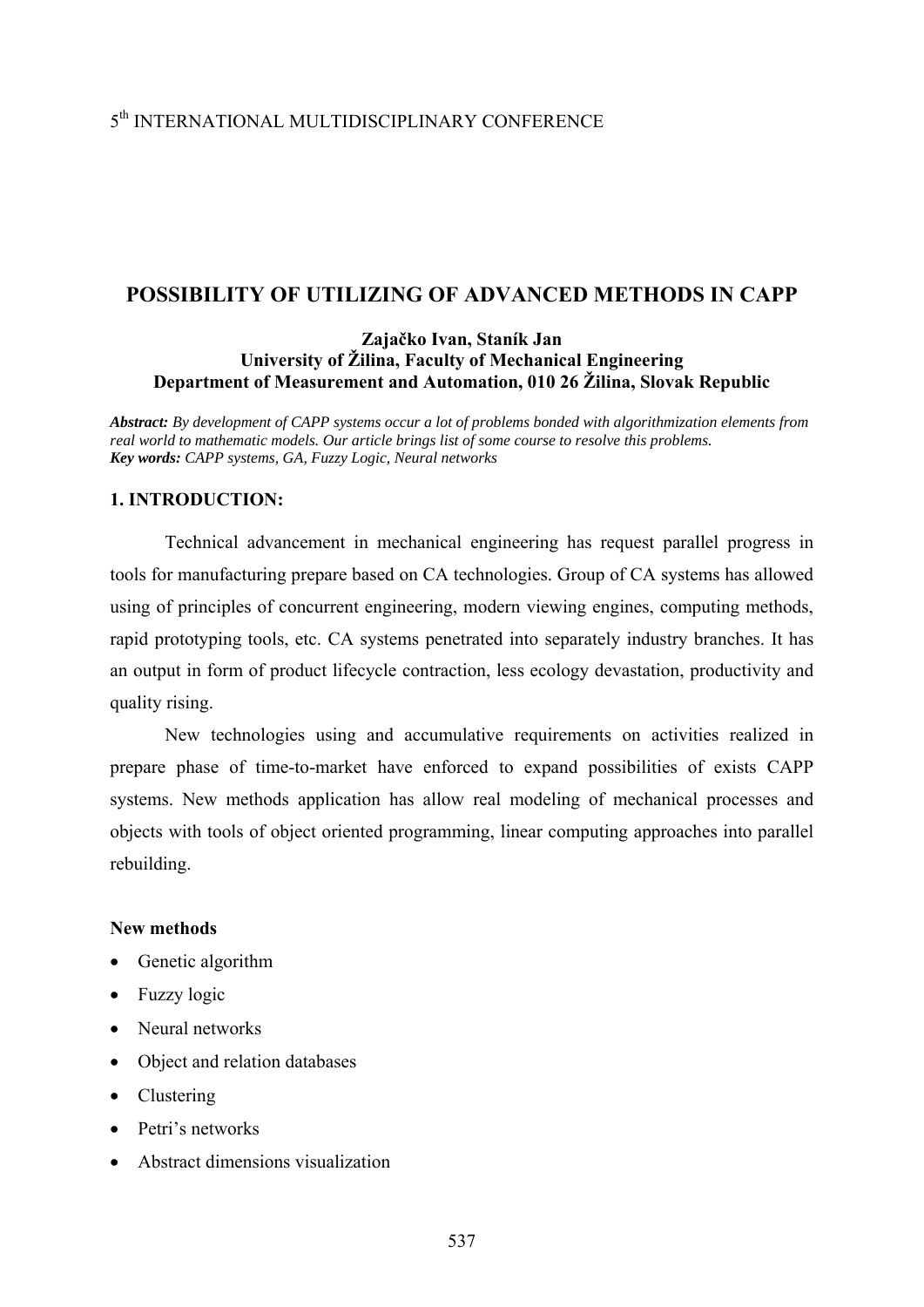- Operations in data structures
- Data exchange

#### **Genetic Algorithm**

 Approach to solutions problems with GA is based on figure from nature. Basic elements are genome, chromosome and population. On this elements are execute basic operations as crossover, mutation. GA is able to escape from global extreme when they resolve solution and to find another local extremes.

 During real data processing it is need to code input parameters. Encryption choosing depends on kind of problem decising. Text coding, alpha - numeric and finally binary coding are most used types of algorithms. At the same time after successfully algorithm work finishing it is very important to reverse decode outputs. Genome is main build feature of GA. It's function in GA is identical with function in nature. Chromosomes are crated by joining of genomes. Every chromosome represents concrete value from resolved area. Chromosome group does make a population. Her size is primary defined by type of problem. For successfully complete to setup option of iteration end is needed. GA can be terminated by filling of fitness function condition or by allowed number of populations achieving.

 Fitness function is feature, by which we determine applicability of individual chromosomes for solution result.

On the beginning of genetic algorithm result definition area must be determined. First population is initiated by random selection of solid number of chromosomes from status space. Next the chromosomes are exposed to operations of crossover and mutation, which caused new individual nucleation. After this, individuals for next generations are by selection operations selected. Every new individual is classified by fitness function and in cause of solution finding GA is stopped. Operation of crossover is most occurred from previous operations, applied over chromosomes. Probability of mutation depends on chosen selection press. Selection press volition is defined by way of chromosomes selection. Most often we meets with tournament or roulette selection.

## **Fuzzy logic**

 Fuzzy logic is a superset of conventional (Boolean) logic that has been extended to handle the concept of partial truth -- truth-values between "completely true" and "completely false". Formally, fuzzy logic is a structured, model-free estimator that approximates a function through linguistic input/output associations.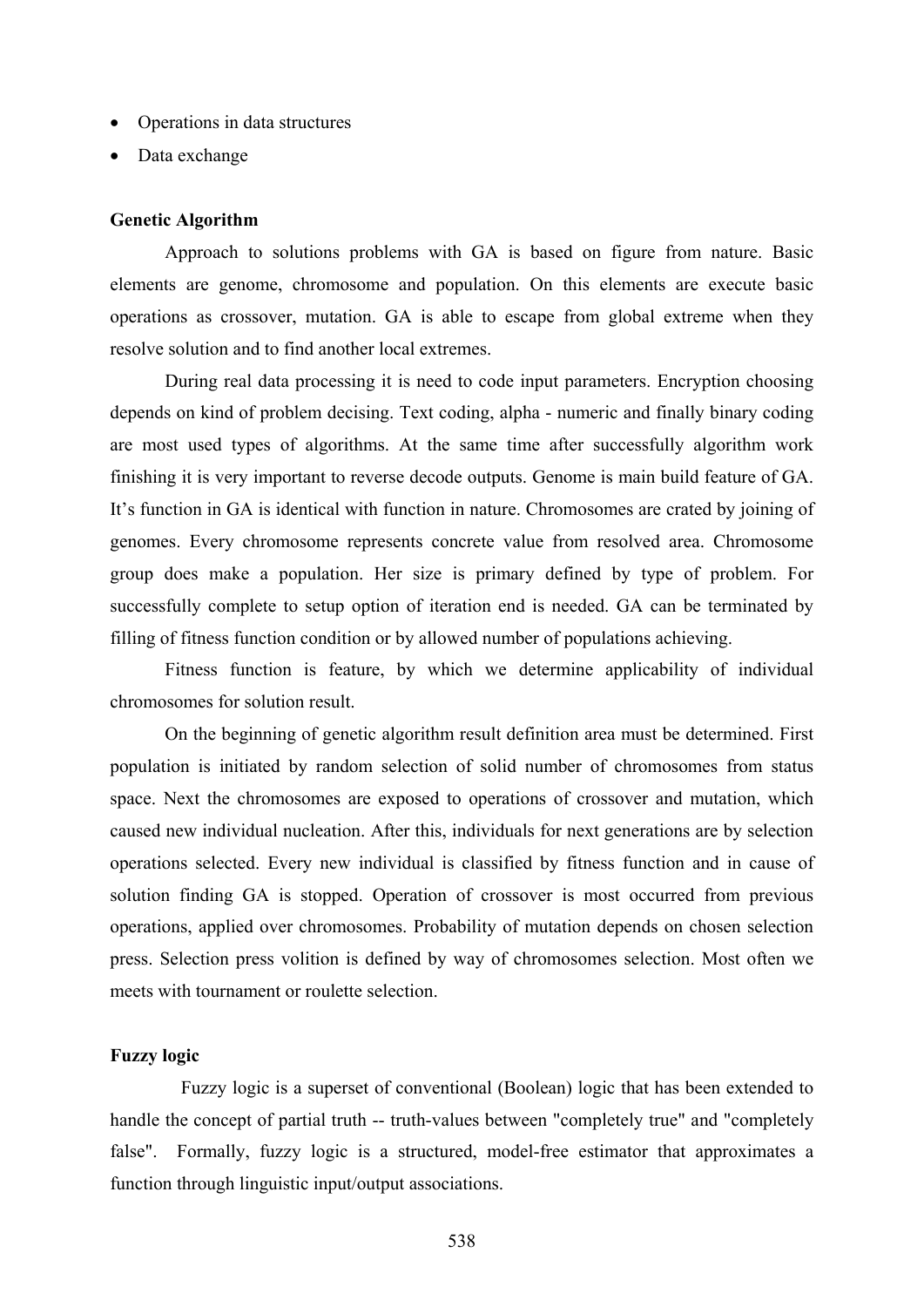Fuzzy rule-based systems apply these methods to solve many types of "real-world" problems, especially where a system is difficult to model, is controlled by a human operator or expert, or where ambiguity or vagueness is common. A typical fuzzy system consists of a rule base, membership functions, and an inference procedure

A fuzzy expert system is an expert system that uses a collection of fuzzy membership functions and rules, instead of Boolean logic, to reason about data. The rules in a fuzzy expert system are usually of a form similar to the following:

#### *if x is low and y is high then z = medium*

where x and y are input variables (names for know data values), z is an output variable (a name for a data value to be computed), low is a membership function (fuzzy subset) defined on x, high is a membership function defined on y, and medium is a membership function defined on z. The antecedent (the rule's premise) describes to what degree the rule applies, while the conclusion (the rule's consequent) assigns a membership function to each of one or more output variables. Most tools for working with fuzzy expert systems allow more than one conclusion per

rule. The set of rules in a fuzzy expert system is known as the rule base or knowledge base.

#### **Neural Networks**

Artificial Neural Network is a system loosely modeled on the human brain. The field goes by many names, such as connection is, parallel distributed processing, neuro-computing, natural intelligent systems, machine learning algorithms, and artificial neural networks. It is an attempt to simulate within specialized hardware or sophisticated software, the multiple layers of simple processing elements called neurons. Each neuron is linked to certain of its neighbors with varying coefficients of connectivity that represent the strengths of these connections. Learning is accomplished by adjusting these strengths to cause the overall network to output appropriate results. The most basic components of neural networks are modeled after the structure of the brain. Some neural network structures are not closely to the brain and some does not have a biological counterpart in the brain. However, neural networks have a strong similarity to the biological brain and therefore a great deal of the terminology is borrowed from neuroscience.